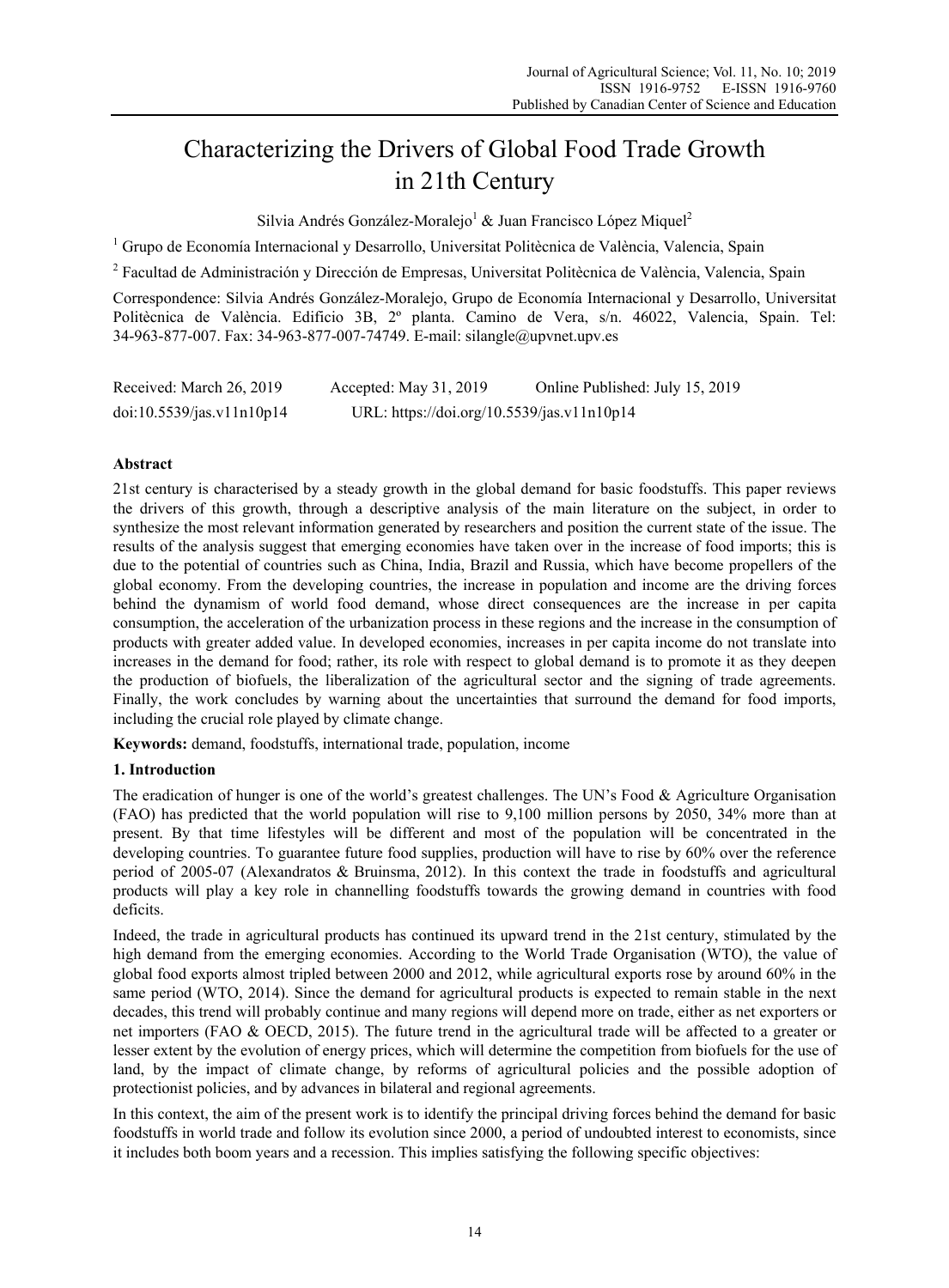$\triangleright$  Show the growth in the global demand for basic foodstuffs in the different regions of the world, based on data provided by the FAOSTAT.

Identify the principal driving forces behind the demand for food in world trade in the  $21<sup>st</sup>$  century and other relevant factors that could influence the demand in the future.

Document the evolution of these variables and consider their impact.

The aim of this work is to contribute to a better understanding of the driving forces and the consequences of the evolution of food imports, an essential step in contextualising the debate on the relationship between the role of trade and eradicating hunger. In a single document it combines the most important data and analyses of the fundamental driving forces in order to understand market movements and future perspectives, considering the most pertinent questions in the debate.

In the academic literature on the evolution of global imports in the 21st century most of the studies focus on analysing specific determining factors. Fewer studies use a global approach, as in the present work, *e.g.* Hertel (2015) discusses all the factors involved in producing sustainable food supplies and analyses the various demands in the competition for the world's resources.

The main line of research relates the dynamics, persistence and consequences of the dramatic rise in price of the world's agricultural raw materials that began in 2006. Oluwatoyin and Balcilar (2012) examined the impact of these price rises on global economic growth, using consumers and producers' price indexes as a proxy to assess the gains and losses they caused. Their findings reveal that the rise in prices to the producer have an obvious positive impact on growth, while a rise in prices to the consumer also has a positive, but insignificant, impact that at least does no harm. In the same field, Abbott and de Battisti (2011) analysed price rises in individual products, their different effects on the developed and developing countries, and the changes to agricultural trade policies they caused to importers and exporters.

Another field of study focused on changes on the supply and demand factors since 2005 to determine those most likely to cause price increases (Alexandratos, 2008; Westhoff, 2010; Headey & Fan, 2010). The studies by Dawe (2009), Wrigth (2011), Severova and Svoboda (2011), and Lacirignola et al. (2015) warned of the danger of rising prices and associated them with the evolution of world food stocks and their role in food safety. Zhang et al. (2009), Mallory et al. (2012), and Kristoufek et al. (2012) associated them to oil prices.

Other studies associate the continual rise in world prices with the increased demand for biofuels and consider the nutritional and ethical aspects involved (Pimentel et al., 2009; Oluwatoyin & Balcilar, 2012). Some studies include economic models or elasticity calculations specifically designed to analyse the repercussions of biofuels on the rise in food prices (De Gorter et al., 2013; Hochman et al., 2011; Bair et al., 2009). Others assess the economic consequences of biofuels from different world agricultural models (Hertel et al., 2010; Timilsina et al., 2012; Tokgoz et al., 2012). Yach (2008) assessed the impact of price rises on the nutrition of the populations in developing countries and criticised the failure of governments, donors, foundations and other organisations to invest in basic nutrition.

Another line of research can be found in the literature that throws light on how rapid economic growth, rising incomes, urbanisation and globalisation are leading to changes in diets around the world. This is especially noticeable in Asia, where there is a growing demand for meat, milk, fruit and vegetable products and a reduced demand for the traditional rice. The present consumption patterns in these countries show a clear convergence with the Western diet. Pingali (2007) warned that dietary diversity cannot be satisfied only by the traditional food supply chain but also needs the modernisation of the retail food sector and the vertical integration of the entire chain. As a result, Asian agriculture is moving away from its traditional preference for cereals and is becoming more diversified and commercialised, with beneficial implications for small rice producers.

In a recent study Fukase and Martin (2016) explored the evolution of the demand for food in China and found that it was aligned with global trends. They also analysed its agricultural productivity and sustainable handling of resources from the supply perspective in order to predict the future growth in its demand for food imports.

The literature also deals with the worries about other phenomena related to the rise in demand, *e.g.*, potential approaches for improving cultivations methods by means of biotechnology and genetic engineering (Martin, 2001; Long et al., 2015), the relevance of industrialized agriculture for food safety (McMichael & Schneider, 2011), the challenge of water sustainability (Brauman et al., 2013), or the impact of climate change and environmental regulations in future agricultural trade (Larson & Scatasta, 2005; Davis et al., 2015).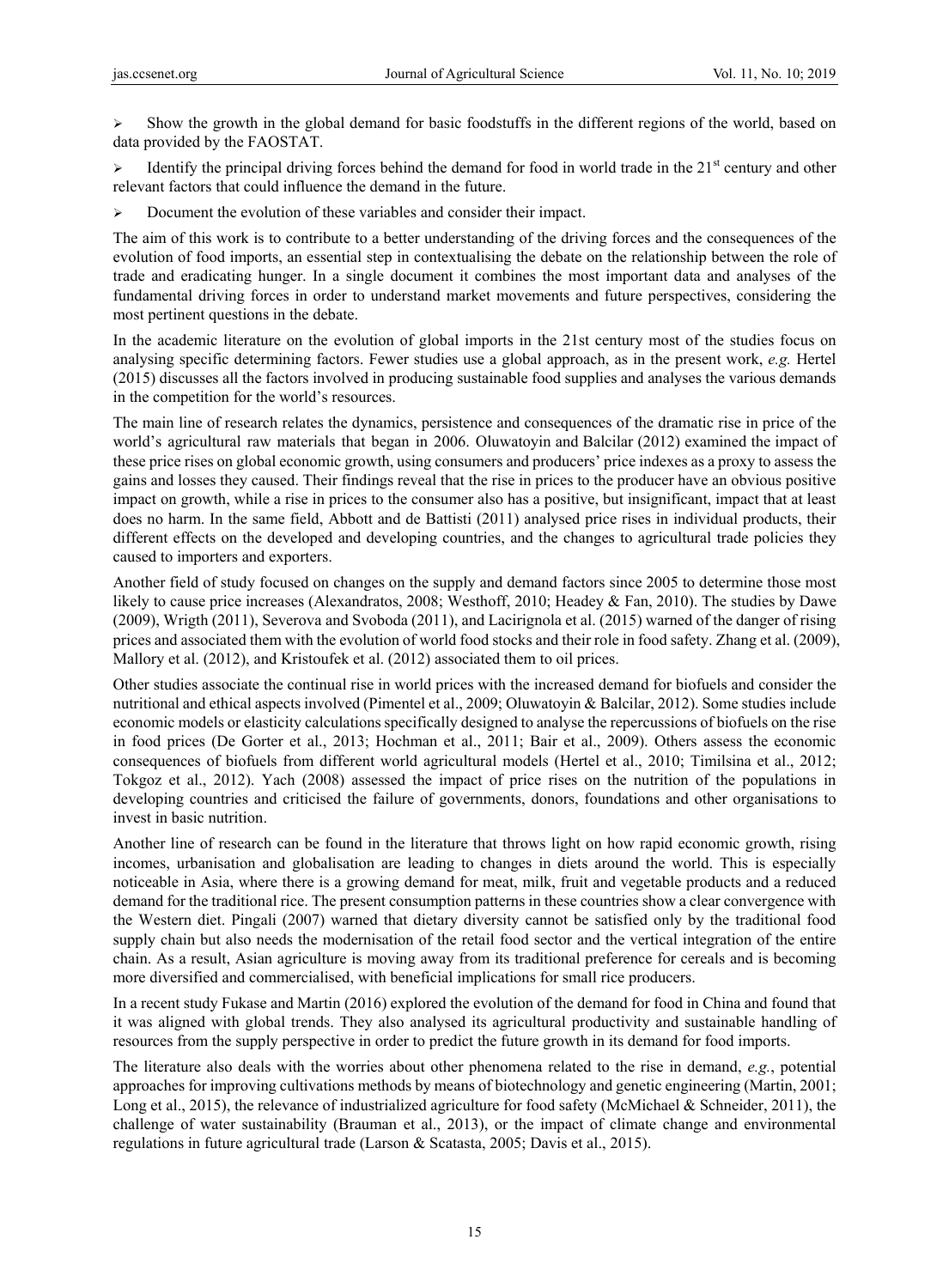# **2. Material and Method**

Given the nature of the objectives set and in the case of a descriptive research, the methodological approach selected has been qualitative, through the development of a systematic analysis of the essential literature that has allowed to define and contextualize the subject under study. This bibliographical review has covered the search, collection, organization and critical evaluation of both qualitative and quantitative information, with a longitudinal research design.

The documentary sources used were the following:

 $\triangleright$  For the characterization of the demand for staple foods in world trade since 2000, the data has been extracted from FAOSTAT, which provides detailed information on the quantities imported by country for a wide range of products, making it possible to describe their evolution, current situation and future perspectives.

 $\triangleright$  To analyze the evolution of prices, the FAO Food Price Index has been used, which is a measure of the monthly variation of the international prices of a basket of food products. It consists of the average of the price indices of five groups of basic products, weighted with the average export quotas of each of the groups for 2002-2004 (Note 1). The FAO Food Price Index was introduced in 1996 as a public good to help monitor developments in the world markets for agricultural products. The only significant modification that it has suffered so far was in 2009, when its base period was updated to 2002-2004. During the large increases in prices recorded in 2008, the index gained importance as an indicator of potential food security problems for vulnerable developing countries. Since then, with the exception of 2009 and 2010, prices of agricultural products have remained at relatively high levels compared to prices before 2008.

 $\triangleright$  In the identification of the driving factors and their evolution, the conceptual analysis of other authors has been used, through the academic literature, as well as the exploration of the reports usually issued by prestigious international organizations such as FAO, Organization for Cooperation and Economic Development (OECD), World Bank, WTO and others also relevant; its careful examination is fundamental to illustrate the main factors that we consider significant in the behavior of demand. Special attention has been paid to studies that include prospective analyzes.

Based on the foregoing, a set of different variables have been documented and explained, detailing their evolution in developed and developing countries, relating them to the demand for basic foods in world markets and reflecting on the impact that they may generate in the future. Whenever possible, the year 2000 has been taken as a reference and compared with the last data available at the time of compilation (years 2013, 2014, 2015 or 2016). In those cases in which there are estimates for beyond 2020, these have been incorporated into the corresponding tables and graphs.

# **3. Results**

# *3.1 Present Situation and Future Prospects*

Some basic products were selected as examples from FAOSTAT (Figure 1) to show how world trade in agricultural products has expanded since 2000, driven by increased demand. The cause of this increase can be found especially in the emerging economies. Figure 2 shows the evolution of the net trade in agricultural products by region from 2000 to 2014, with the expected trend until 2024. It can be seen that the rapidly growing Asia was a net importer in these years, with China becoming a large-scale net importer. South America is the world's leading net exporter, with a significant increase in production even higher than the sustained increase in consumption. North America is the second largest net exporter, more as the result of the levelling off in consumption in the region than increased production. From being net importers, Western Europe and Central Asia are now becoming net exporters. In Sub-Saharan Africa net imports rose considerably due to a growing population. The Middle East and North Africa now make up a net importing region since their production cannot meet the growing demand. According to the latest FAO report (2016), more than 95% of the growth in consumption between now and 2024 will take place in the developing world.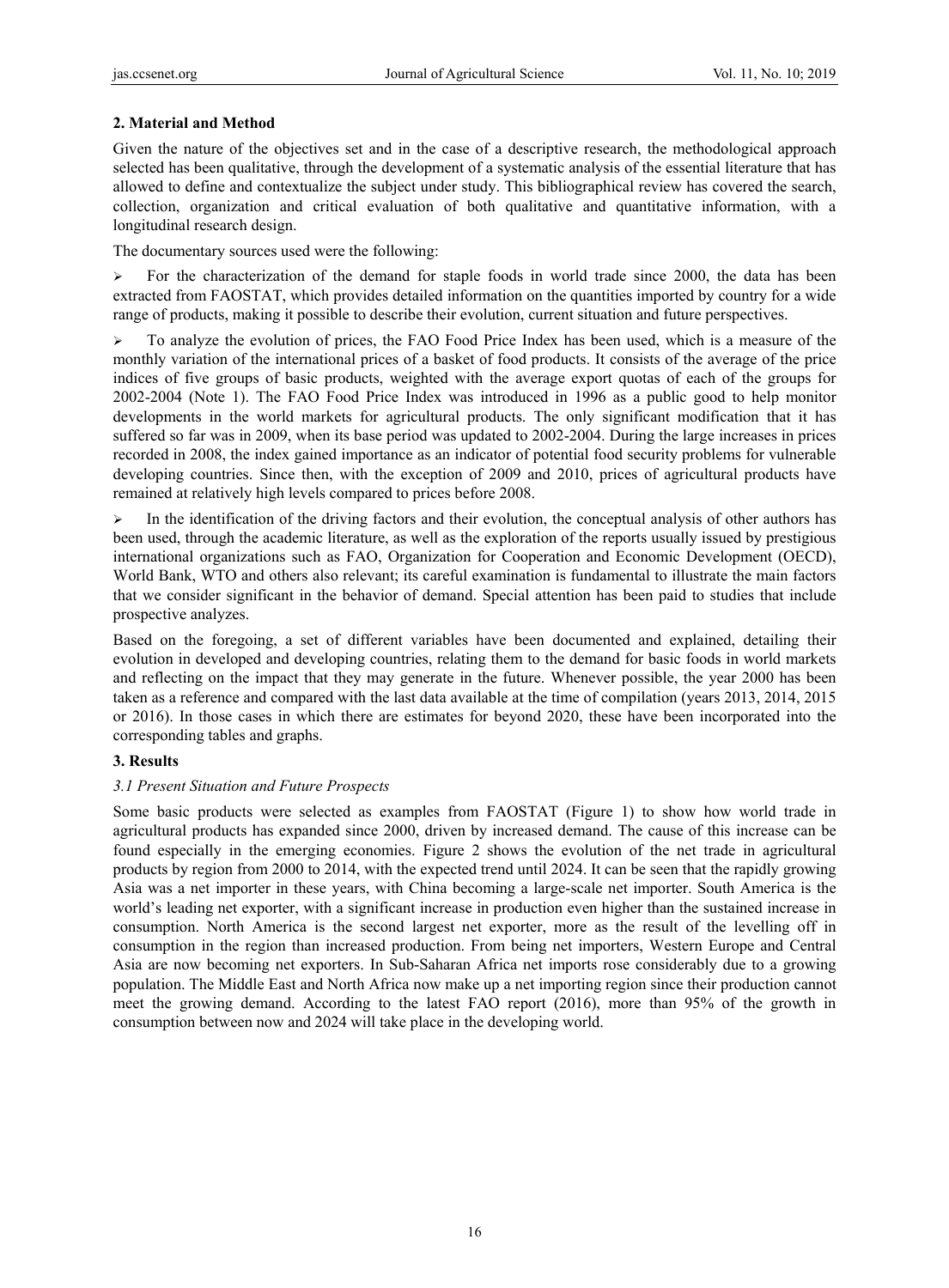

Source: Compiled by the authors from information provided by FAOSTAT.



Source: FAO & OECD (2015). Figure 2. Evolution of net trade in agricultural products by region 2000-2024 ( $\epsilon$ 1,000m)

#### 3.2 Evolution and Trends in World Prices

Figure 3 gives the annual Price Index and shows a steady rise from 2000, with peaks in 2008 and 2011. According to the index, in 2008 prices were 58% higher than in 2006. The rise in this interval is attributed to the high cost of oil, the strong demand for biofuels, the drop in food stocks and reduction in cereal production, added to the depreciation of the US dollar. The extent to which international price rises are transformed into price rises for producers and consumers in a given country depends on the rate of exchange with the US dollar, import duties, infrastructures, and market structures, which determine the degree of price transmission.

Since prices are usually expressed in US dollars, a drop in their value reduces the cost of products in countries with stronger currencies than the dollar, which more or less cushions price rises. However, in countries with currencies on a par or weaker than the dollar, a drop in its value increases the cost of acquiring foodstuffs (FAO,  $2010$ ) (Note 2). The high prices between  $2010$  and  $2011$  (80% higher than in  $2006$ ) are mainly attributed to unfavourable weather conditions, market behaviour after the Japanese catastrophe, and internal problems in North Africa and the Near East, rising oil prices, and the turbulence in financial markets and the world economy (FAO, 2011). Since then, unusually abundant cereal crops have increased stocks around the world and have forced prices down (even so, the  $2016$  value is  $27\%$  higher than in  $2006$ ) (WTO,  $2014$ ).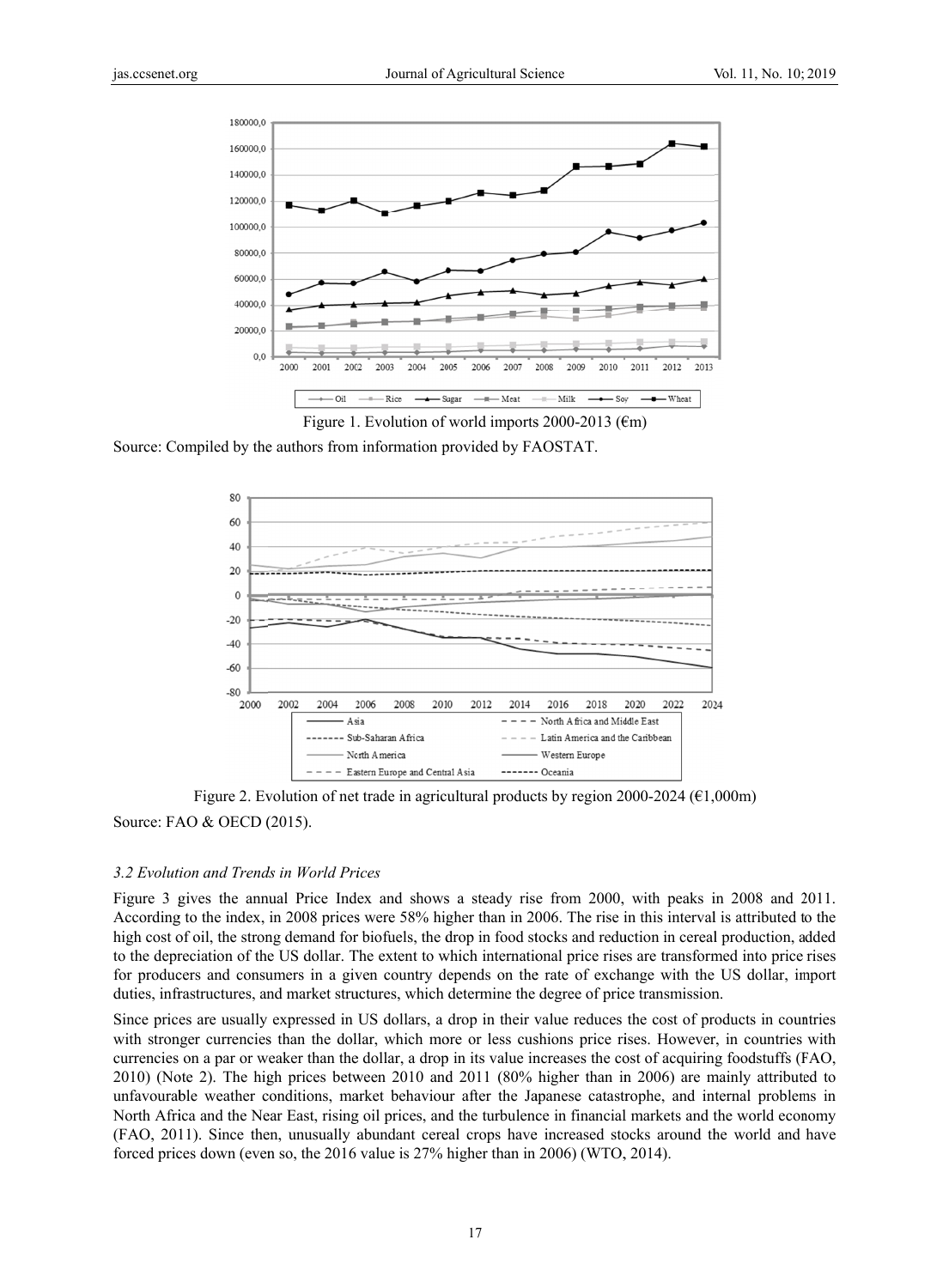There is a close relationship between the prices of food and oil. Rises in oil prices are transmitted to food prices by the use of fertilizers and fuel for harvesting and transport, and the biofuel production capacity. Table 1 shows the evolution of the average annual price of a barrel of Brent oil. Even though prices can vary widely within a single year, the peak was reached in 2008 and 2011-2013. Since then oil prices have gone down without interruption and in mid 2014 had dropped by around 60%. Lower transport and material prices contribute to lower food prices and help to boost international trade.



Figure 3. The FAO's annual general food price index

Source: Compiled by the authors from information provided by the FAO (2016).

Table 1. Evolution of the price of Brent oil (\$ per barrel)

| 2000   | 2001                                                                                                        | 2002 | 2003 | 2004 | 2005 | 2006 | 2007 | 2008 | 2009 | 2010                           | 2011 | 2012 | 2013                   | 2014 | 2015 |
|--------|-------------------------------------------------------------------------------------------------------------|------|------|------|------|------|------|------|------|--------------------------------|------|------|------------------------|------|------|
| 34.5   | , 23.9                                                                                                      | 25.0 | 28.1 | 36.0 | 50.6 | 61.0 | 69.0 | 94.4 | 61.0 | $\therefore$ 77.4 $\therefore$ |      |      | 107.4 109.4 105.8 85.9 |      | 46.9 |
| $\sim$ | $\mathbf{r}$ , and $\mathbf{r}$ , and $\mathbf{r}$ , and $\mathbf{r}$ , and $\mathbf{r}$ , and $\mathbf{r}$ |      |      |      |      |      |      |      |      |                                |      |      |                        |      |      |

Source: National Statistics Institute.

The expected trend in food prices until 2020 is upward in almost all cases. The rise in basic food prices is transmitted to meat products through the production chain. High prices have a drastic effect on the developing countries since they reduce the purchasing power of the weakest. Consumer food prices are rising in most countries and contribute to the general price inflation. However, high prices are a positive sign for a sector that has suffered price reductions for decades and are an incentive for investment in improving productivity and increasing production to meet the growing demand. Although the projections are not clear, since they mainly depend on the premises used, those included in FAO and OECD (2011) suggest that the risk of high prices is greater than that of lower prices. This analysis also confirms that the reason for the volatility of international prices is mainly caused by fluctuations in production due to variations in the performance of the principal exporters. Volatility generates uncertainty and risk for producers, merchants, consumers and governments and can have negative effects on agriculture, food safety, and on the economy in general in both developed and developing countries. Researchers are unanimous that the principal factors of the present volatility are: climate change, stock levels, energy prices, exchange rates, growing demand, pressure on natural resources, trade restrictions and speculation.

# *3.3 Main D Driving Forces s Behind the D Demand*

In this study we identified the growth in population and incomes as the main driving forces behind production and the world food trade. Their relative importance will be reversed around 2050, when rising incomes will become the dominant force. A rise in *per capita* consumption, urbanisation and dietary changes and the economies will be the consequences. The role of the developed countries will consist of generating increased demand due to the greater use of biofuels, less protectionism, and trade agreements. In this context climate change is a serious global threat.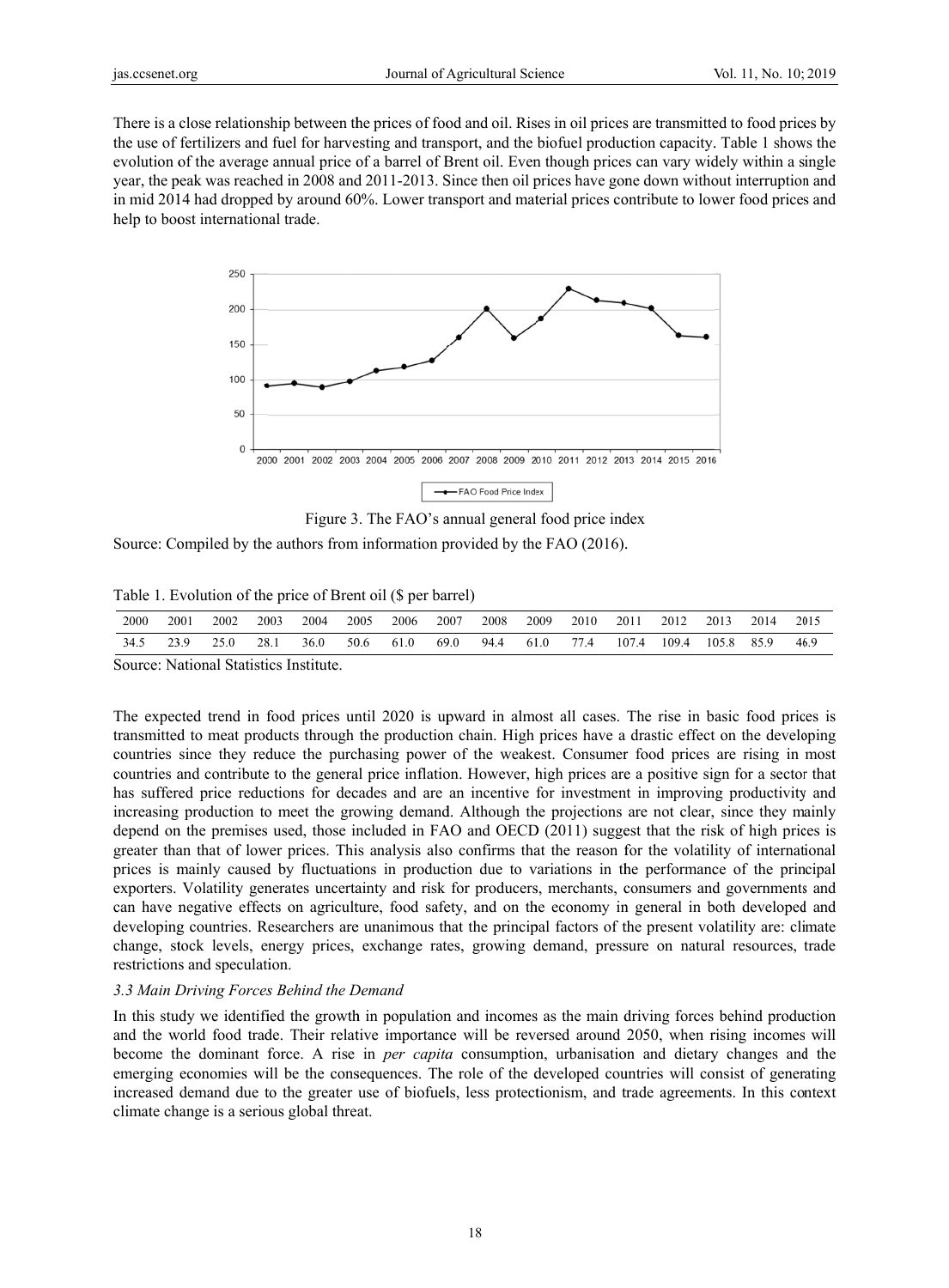# 3.3.1 Greater Participation of Emerging Economies in World Markets

# (1) Rising Population

Table 2, which shows the expected trend until 2050, needs no explanation. 2014 world population increased by 81.7m persons; 95% of this growth was in the developing countries: 54% in Asia and 33% in Africa. However, by 2050 more than 80% of the increase will be in Africa and only 12% in Asia.

As can be seen in Table 2, the UN foresees a drop in population growth in all regions down to a global rate of 0.05% in 2050. In the next decades the growth rates in North America and Oceania will outstrip those of Asia, South America and the Caribbean, while the European population will start to fall after 2020. Growth between 2020 and 2050 will be concentrated in the US, Ethiopia, India, Indonesia, Nigeria, Pakistan, The Democratic Republic of the Congo, and the United Republic of Tanzania and Uganda. On the other hand, population reductions can be seen in: Germany, China, Russian Federation, Japan, Poland, Rumania, Serbia, Thailand, The Ukraine, Eastern Europe and east, south-east and western Asia and other zones in Europe, South America and the Caribbean.

In the expected evolution of the population the most significant role is that of the marked drop in the fertility rate (except in Central and Eastern Asia) and in the mortality rate of children under five years of age (which has fallen from world figures of 9,782,839 in 2000 to 6,311,970 in 2013) and the steady rise in life expectancy. The importance of the better education of women and children can be seen in these figures. The UN Report on Human Development (UNDP, 2014) and the World Bank's World Development Indicators reflect the evolution of these factors by region in the last 40 years and show that Africa is the slowest to change, which explains why (as can be seen in Table 2) it adapts to world trends at a slower rate than other regions and will thus provide more than 80% of the world's population growth in 2050.

A world population expanding to 9,500 million, mainly in the developing countries, guarantees an ever growing demand for food in the fight for survival.

|                                 |       | <b>Population (millions)</b> |      | Average annual<br>increase (millions) | Average annual<br>growth rate (percentage) |                      |  |  |
|---------------------------------|-------|------------------------------|------|---------------------------------------|--------------------------------------------|----------------------|--|--|
|                                 | 2014  | 2050<br>(estimation)         | 2014 | 2050<br>(estimation)                  | 2014                                       | 2050<br>(estimation) |  |  |
| All the world                   | 7,244 | 9,551                        | 81.7 | 48.5                                  | 1.15                                       | 0.51                 |  |  |
| More developed regions          | 1,256 | 1,303                        | 3.7  | 0.1                                   | 0.3                                        | 0.01                 |  |  |
| Less developed regions          | 5,988 | 8,248                        | 78.0 | 48.4                                  | 1.33                                       | 0.6                  |  |  |
| Least developed countries       | 919   | 1,811                        | 20.3 | 26.7                                  | 2.28                                       | 1.54                 |  |  |
| Others                          | 5,068 | 6,437                        | 57.7 | 21.7                                  | 1.16                                       | 0.34                 |  |  |
| Africa                          | 1,138 | 2,393                        | 27.0 | 39.9                                  | 2.46                                       | 1.74                 |  |  |
| Asia                            | 4,342 | 5,164                        | 43.9 | 5.7                                   | 1.03                                       | 0.11                 |  |  |
| Europe                          | 743   | 709                          | 0.6  | $-1,6$                                | 0.08                                       | $-0,22$              |  |  |
| Latin America and the Caribbean | 623   | 782                          | 6.8  | 2.1                                   | 1.11                                       | 0.27                 |  |  |
| North America                   | 358   | 446                          | 2.9  | 2.0                                   | 0.83                                       | 0.45                 |  |  |
| Oceania                         | 39    | 57                           | 0.5  | 0.5                                   | 1.42                                       | 0.82                 |  |  |

Table 2. Population, average annual increase and annual growth rate

Source: Report on Human Development (UNDP, 2014).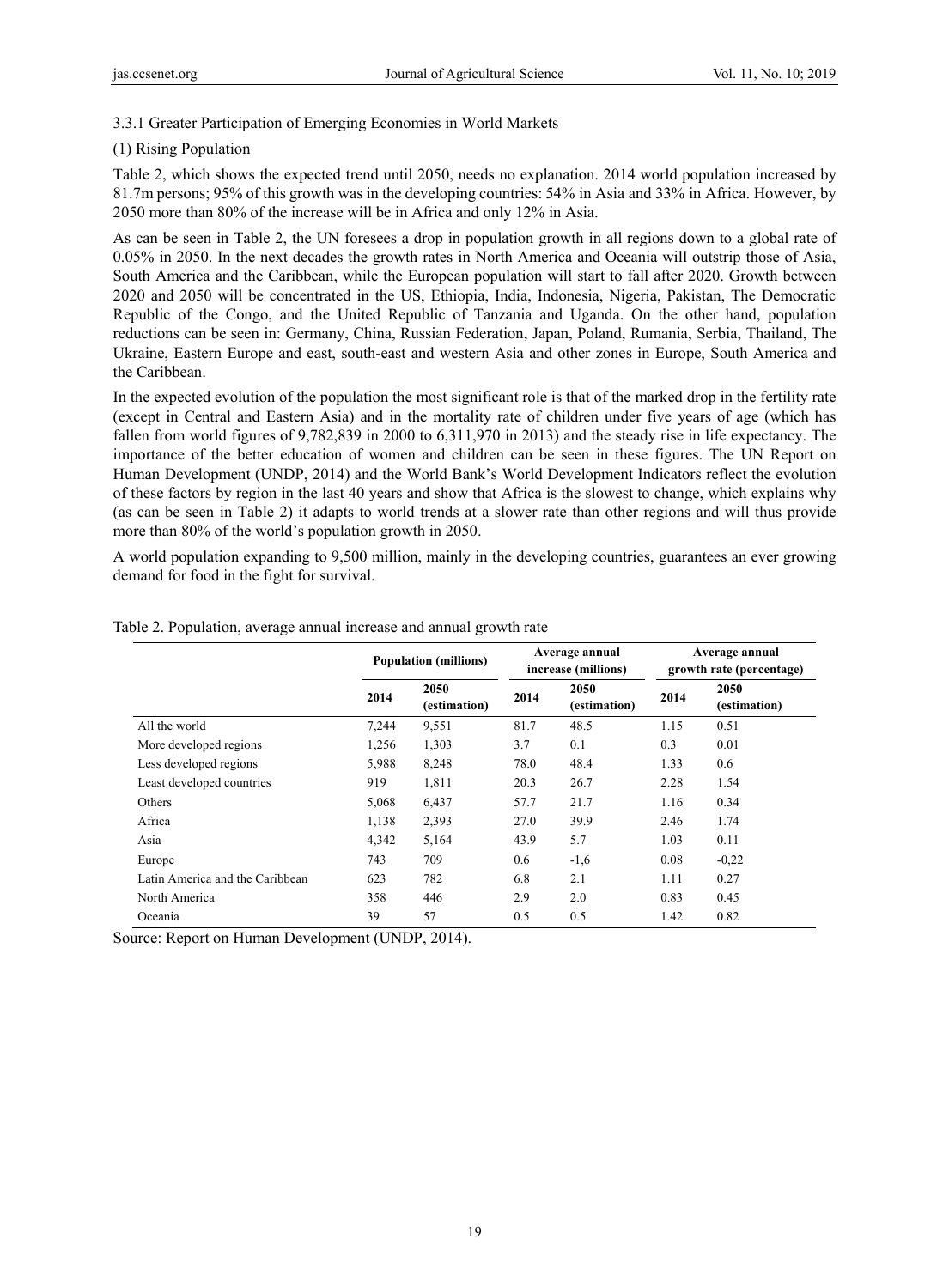|                                 |             | Life expectancy at birth, total<br>(years) |      | <b>Fertility rate, total</b><br>(births per woman) |
|---------------------------------|-------------|--------------------------------------------|------|----------------------------------------------------|
|                                 | <b>2000</b> | 2013                                       | 2000 | 2013                                               |
| All the world                   | 67.6        | 71.2                                       | 2.7  | 2.5                                                |
| Sub-Saharan Africa              | 50.3        | 58.1                                       | 5.8  | 5                                                  |
| North America                   | 76.9        | 79.1                                       | 2    | 1.8                                                |
| Latin America and the Caribbean | 71.5        | 74.7                                       | 2.6  | 2.1                                                |
| Europe and Central Asia         | 73          | 76.8                                       | 1.6  | 1.7                                                |
| South Asia                      | 62.9        | 67.8                                       | 3.5  | 2.6                                                |
| East Asia and the Pacific       | 71.4        | 74.7                                       | 1.8  | 1.8                                                |
| Middle East and North Africa    | 69.7        | 72.7                                       | 3.2  | 2.9                                                |

#### Table 3. Life expectancy at birth and total fertility rate

Source: World Development Indicators (World Bank, 2016).

#### (2) Rising Incomes

Table 4 shows the growth of GDP in the 21st century, which can be taken as an indication of the growth in available income. Two factors stand out above all: firstly, the effects of the Great Recession, which especially affected Europe and America, and secondly, of greater interest in the present study, the high rate of growth of the developing world, substantially higher than that of the developed regions. Asia is growing at a rate of between 5 and 9%, thanks to the rapid reactivation of China, India and countries like Korea, Taiwan, Hong Kong and Singapore, whose economies specialising in electronics are driven by external demand. Africa economies are growing by between 4.5 and 6% annually, with the assistance of internal investments, increased production, profits from oil sales and better debt control (IMF, 2013). Latin America and the Caribbean have grown by between 4.5 and 7% in at least half of the years in the study period, stimulated by the growth in Brazil, Chile, Mexico and Argentina, based on increased production, exports, the prices of basic products and foreign investments (IMF, 2013).

#### Table 4. Annual percentage growth of GDP

|                                 | 2000 | 2001 | 2002   | 2003 | 2004          | 2005 | 2006 | 2007 | 2008 | 2009   | 2010 | 2011 |        | 2012 2013     |
|---------------------------------|------|------|--------|------|---------------|------|------|------|------|--------|------|------|--------|---------------|
| All the world                   | 4.3  | 1.8  | 2.1    | 2.8  | 4.1           | 3.6  | 4.1  | 3.9  | 1.5  | $-2,1$ | 4.1  | 2.8  | 2.3    | 2.4           |
| Africa                          | 3.1  | 3.2  | 3.1    | 4.8  | 6.4           | 5.9  | 5.7  | 6.1  | 4.9  | 2.8    | 4.8  |      | 53     | -4.1          |
| North America                   | 3.9  | 0.4  | 2.5    | 2.8  | 3.6           | 3.1  | 2.8  | 2.2  | - 1  | $-3,1$ | 2.4  | -1.8 |        | - 1.9         |
| Latin America and the Caribbean | 3.1  | 0.4  | $-1.4$ | 2.5  | 6.9           | 5.1  | 5.4  | 5.9  | 5.4  | $-0.2$ | 6.5  | 4.5  | 2.5    | $\mathcal{F}$ |
| Asia                            | 2.5  | 3.1  | 5.     | 6.9  | 7.8           | 7.5  | - 8  | 8    | 5.9  | 4.3    | 8.8  | 6.9  | 5.1    | -53           |
| Europe                          | 3.3  | 1.5  |        | 1.2  | 2.4           | 1.8  | 2.9  | 2.7  | 0.8  | $-4.2$ | 2.1  | 1.5  | $-0.3$ | 0.2           |
| Oceania                         |      | 3.8  | 2.9    | 3.4  | $\mathcal{R}$ | 2.9  | -3   | 3.8  | 1.7  | 2.2    | 1.7  | 3.1  | 3.3    | 2.6           |

Source: Compiled by the authors from information provided by the World Bank (2015).

#### Table 5. *Per capita* GDP by region

|                                 | GDP per capita (US dollars at current prices) |          |           |  |  |  |  |  |
|---------------------------------|-----------------------------------------------|----------|-----------|--|--|--|--|--|
|                                 | <b>2000</b>                                   | 2013     | 2013/2000 |  |  |  |  |  |
| All the world                   | 5,460.1                                       | 10,664.4 | 1.95      |  |  |  |  |  |
| Sub-Saharan Africa              | 551                                           | 1,784.1  | 3.24      |  |  |  |  |  |
| North America                   | 35,242.1                                      | 52,707.1 | 1.50      |  |  |  |  |  |
| Latin America and the Caribbean | 4,300.8                                       | 10,114.6 | 2.35      |  |  |  |  |  |
| Europe and Central Asia         | 11,606.5                                      | 25,672.1 | 2.21      |  |  |  |  |  |
| South Asia                      | 454                                           | 1,391.4  | 3.06      |  |  |  |  |  |
| East Asia and the Pacific       | 3,971.1                                       | 9,337.7  | 2.35      |  |  |  |  |  |
| Middle East and North Africa    | 3,065.5                                       | 8,714.3  | 2.84      |  |  |  |  |  |

Source: World Development Indicators (World Bank, 2016).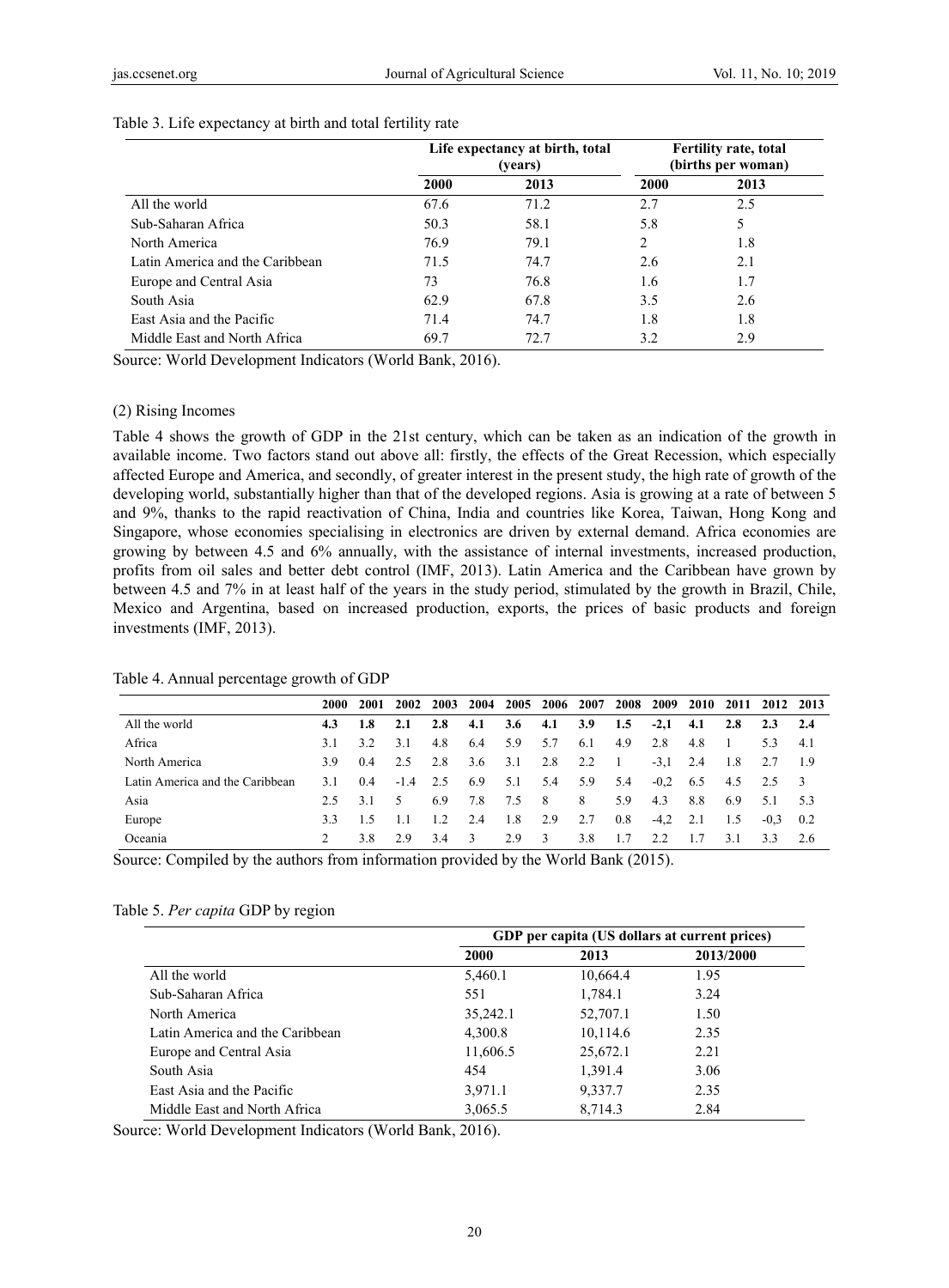The figures given in Table 4 show that the highest annual growth in GDP in the last decade was in the developing regions, where the emerging economies have taken over as the driving force in world growth, due especially to the potential of powers such as China, India, Brazil and Russia. Considering *per capita* incomes (GDP divided by the mid-year population), Table 5 shows the enormous gap between the developing and developed worlds. However, it is also true that incomes are growing faster in the former than the latter in the 21st century. According to Krugman and Obstfeld (2006), economies can be divided into four classes: low incomes (India, Pakistan and their neighbours and a great deal of Sub-Saharan Africa); medium-low (China, most countries in the Middle East, many countries in South America and the Caribbean, many countries that belonged to the former Soviet Bloc and most of the remaining countries in Africa); medium-high (other countries in South America, Saudi Arabia, Malaysia, South Africa, Poland, Hungary, Czech Republic and Slovakia); and high incomes (the rich economies of industrialised countries and a few fortunate developing countries such as Israel, Kuwait, Korea y Singapore).

A developing world with higher incomes from more dynamic economies is a guarantee of a steady rise in the demand for foodstuffs to satisfy the population's nutritional needs.

## (3) Principal Consequences

The principal consequence of the combination of bigger populations and higher incomes is higher *per capita* consumption in the developing world. Table 6 shows the rise in consumption *per capita* in basic foods at a global level, headed by sugar, milk and meat and, to a lesser extent, cereals. FAPRI (2008) considers that this will increase on average annually by 1.1%. According to the FAO, average food consumption *per capita* in the world has risen from 2,360 kcal/day in the mid sixties to 2,800 kcal/day at the present time.

## Table 6. World *per capita* food consumption (Kg/year)

|         | 2006  | 2007  | 2008  | 2009  | 2010  | 2011  | 2012  | 2013  | 2014  |
|---------|-------|-------|-------|-------|-------|-------|-------|-------|-------|
| Sugar   | 22.1  | 22.6  | 22.7  | 23    | 22.9  | 23.8  | 23.8  | 24.7  | 25    |
| Cereals | 152.2 | 152.7 | 152.6 | 152.7 | 152.8 | 153   | 153.3 | 152.5 | 153.1 |
| Meat    | 39.5  | 40    | 40    | 42    | 41.7  | 42    | 42.1  | 42.8  | 42.8  |
| Milk    | 93.8  | 95.1  | 96.2  | 103.7 | 101.7 | 102.3 | 103.1 | 107.7 | 108   |

Source: Compiled by the authors from FAO data.

The Agricultural Outlook Report (FAO & OCDE, 2016) also considers that the consumption of basic products will continue to rise, mainly in developing countries and foresees consumption will grow faster in Eastern Europe, Central Asia, South America and other Asian countries. However, Sub-Saharan Africa will not show the same growth rate due to the disparity in growth and the distribution of income (Note 3). These expectations are reflected in Figure 4, which shows the rising tendency of the consumption of basic foods in industrialised and developing countries. The rise in consumption in the latter is expected to reduce the number of under-nourished persons in the world from 11 to 8% in the next ten years, or from a total of 788 m to 650 m.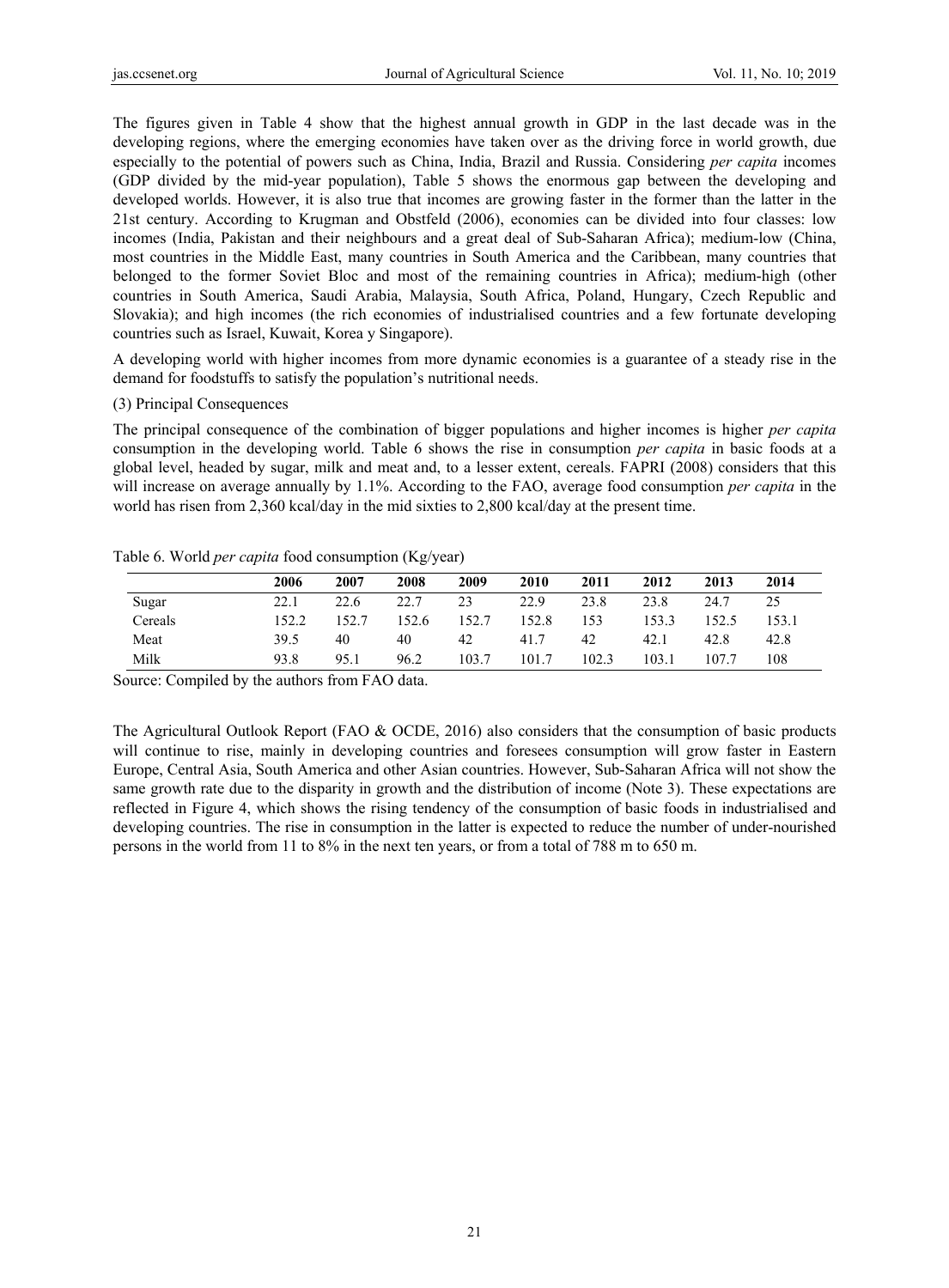



Source: FAO & OCDE (2013).

The second major consequence is also a direct consequence of bigger populations and incomes, urban expansion and diet changes. According to the World Bank's Development Indicators, in 2015 54% of the world population, 3,943 million, lived in urban areas. As can be seen in Figure 5, which includes the UN's projections until 2050, this population will reach 6.3 million in 2050, *i.e.* 2,000 million new urban residents can be expected. The rural population has hardly changed so far and is now expected to decrease. South America and the Caribbean have experienced the highest urban growth; in 2014 three quarters of the population lived in towns and cities, on a level with North America and Europe. The least urbanised regions are Africa and Asia, with 41 and 47% of urban populations, respectively. More than 10% of the world's population live in cities of over 10 million people and this is expected to rise to  $14\%$  in 2025. In 2014, 51% of the population lived in cities of less than  $500,000$ people and this figure will fall to 43% in 2025.

In a globalised framework, the rise in incomes and unstoppable urban expansion are leading to dramatic changes in the diets of the developing countries. The FAO and OCDE (2013) considers that these diets have considerably improved in recent decades, since the *per capita* availability of fruits and vegetables, meat products and vegetable oils has risen by 90, 70 and 32%, respectively, since 1990-92, including an increase of 20% in the availability of proteins per person. Africa and Southern Asia have not benefitted fully from these improvements as their diets are still unbalanced and disproportionately dependent on cereals, rice and tubers.

With the creation of an incipient urban middle class, the population's life style and their shopping basket undergo changes. Diets in China and India have changed radically and as these countries compose 40% of the world's population they have become the driving force behind a transition characterised by substituting wheat for rice and increased consumption of meat, milk, fruit and vegetables grown in temperate climates, fats and oils. The consumption of sugar, fats and oils is rising faster than that of basic products and proteins as there is a growing preference for processed products. Fukase and Martin (2016) and Pingali (2007) have shown that the consumption patterns in the developing world, with high protein contents and rich in energy foods, are converging with western diets.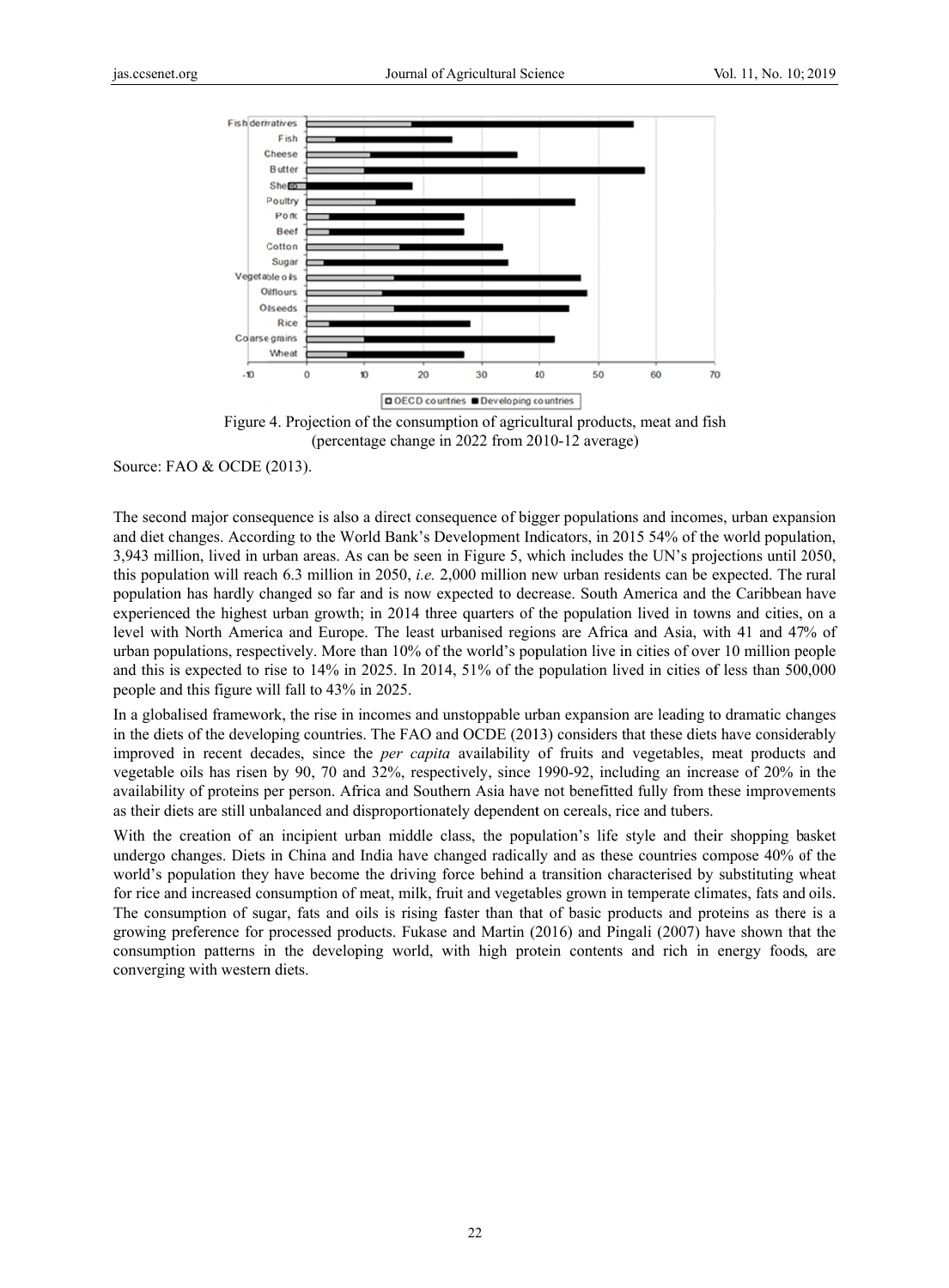

Figure 5. Estimation of urban and rural populations (2000-2050)

Source: Compiled b y the authors from World Bank and UN data (World Bank, 2016; UNDP, 2014).

# 3.3.2 The Role of the Developed Economies

## (1) Biofuel Production

The world depends on oil. In view of its high prices and a tendency to limited reserves, agriculture has collaborated in reducing this dependency by producing energy crops capable of being transformed into biofuels. According to Gil et al. (2000), biofuels (Note 4) are any organic materials (Note 5) that can be used to produce energy through combustion, regardless of their physical nature.

When crops are produced for biofuel, the first direct effect is to reduce the available amount of food for humans and animals, since it creates a new demand for the traditional food crops. This causes prices to rise, reduces the demand for food of the poorest members of society and encourages farmers to produce more. It also has substitution effects on consumption and production and is one of the reasons why the higher prices are transmitted to other crops. A number of authors (Pimentel et al., 2009; Oluwatoyin & Balcilar, 2012; HLPE, 2013) have considered the controversy generated by this situation. In less than ten years world biofuel production has increased by 500% from less than 20,000 million litres in 2001 to more than 100,000 in 2011. The biggest rise in production was in 2007/08 (Note 6), which was accompanied by a sharp increase in food prices.

Official policies have played a fundamental role in the rise in biofuel production in both the EU and the USA. The developing countries are still in the process of adopting these policies, with the exception of Brazil, which has been producing ethanol from sugar cane for forty years and biodiesel for ten. The growth of the demand for biofuels is uncertain and may continue as long as oil prices remain above the cost of producing biofuels. Due to the rising trend in oil prices, ethanol produced from sugar cane and corn will become more competitive with fossil fuels even without incentives or protective import duties. Biodiesel is only profitable in a context of high oil prices and will continue to be supported by government policies, any change in which could put an end to its growth. FAO and OECD (2013) give a projection of the regional distribution of the production and use of ethanol and biodiesel for 2022.

# (2) Reform of Agricultural Policies

The cycle of agricultural policy reforms has profoundly changed the conditions for producers, especially in the USA and EU (Note 7). This process consists of the progressive liberalisation of agriculture by dismantling public market intervention mechanisms, thus doing away with production incentives and market distortions. The OECD and WTO are among the most active organisations in dismantling price and income support policies in the developing countries. The OECD's annual report on Agricultural Policy Monitoring and Evaluation provides information on the evolution of agricultural policies and support in OECD countries and emerging economies as measured by the *OECD Producer Support Estimate* (Note 8).

Although agricultural policies help to boost trade, there are doubts on both sides of the Atlantic. Firstly, the start of the Trump political era augurs a return to protectionism in the USA; and secondly, it is more than likely that there will be cuts in the EU's Common Agricultural Policy (CAP). If the 2013 CAP reforms ensured the continuation of funds from the Multiannual Financial Framework, the EC's initial proposal involved a considerable reduction of these funds, and the more radical UK proposed cutting the budget by 50%. Boulanger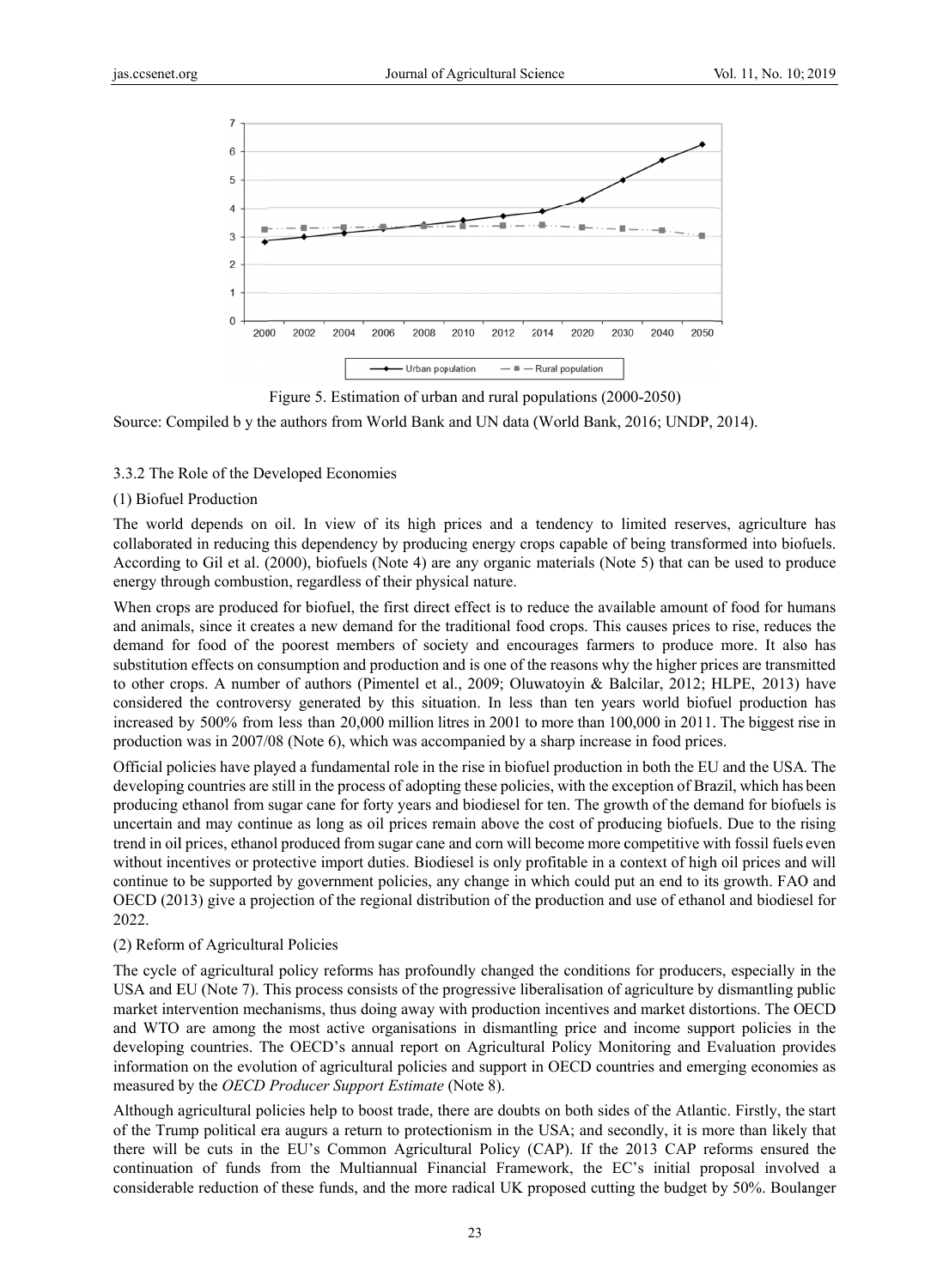and Philippidis' recent study (2015) analyses the effects of these cuts on world agricultural markets and the trade balances of the EU's member states. At this moment in time, therefore, it is extremely difficult to predict the course of future agricultural policies.

# (3) Regional Trade Agreements

Every year an ever increasing percentage of world trade is transacted through commercial agreements. Initially put into operation by the developed countries, their number has grown from less than 20 in 1990 to 262 at the present time, and the so-called inter-regional agreements will push this percentage even higher. All together, the UE-US Transatlantic Trade and Investment Partnership, the Trans-Pacific Partnership Agreement and the South-East Asia Regional Comprehensive Economic Partnership make up more than 75% of the global GDP and 66% of world trade (Ash & Lejarraga, 2014). By limiting the number of partners and concentrating on strategic areas, regional agreements usually set better conditions and encourage better economic integration than the WTO agreements (Note 9), by eliminating non-tariff barriers, harmonising regulations and boosting trade, instead of merely reducing tariffs and removing other trade barriers. The harmonisation and simplification of these measures in trade blocs could be a great help to trade. The FAO (2016) provides up-to-date information on the WTO's agricultural negotiations and regional agreements.

Although agricultural protection measures have now been reduced in most OECD countries, some of the emerging economies (*e.g.*, China, India and Indonesia) have aimed at promoting self-sufficiency by restricting imports.

# 3.3.3 Climate Worries

The possible effects of climate change are impossible to predict, however they may put a limit to potential growth in trade, modify flows and make trade more susceptible to a crisis. Climate change is not only putting at risk production in the regions of the "world's granary", where reduced productivity is expected due to higher temperatures and less rain, but is also making many countries more dependent on imports of basic foods, such as wheat, secondary cereals and rice, and maritime transport more vulnerable to the closure of harbours due to higher sea levels and worse storms (Dronin & Kirilenko, 2011). These phenomena could mean a return to protectionist measures (FAO, 2015).

Although global warming is now seen as practically inevitable, the dynamic nature of the food chain may mitigate its negative effects through biotechnology, reducing post-harvest losses and adapting local food products (Lakner & Baker, 2014).

## **4. Conclusions**

One of the United Nations' key objectives is to eradicate hunger from a world with an ever increasing population. Given the continuous evolution in consumption and production, the trade in agricultural products and food will play an ever more vital role, especially in view of the growing demand from food-deficit countries. World production of agricultural products is thus predicted to go on rising in the next decades, although at a somewhat reduced rate.

The world food trade has experienced rapid growth in the last 20 years, with more importers and exporters, which has its good and bad sides. If the opening of trade makes more food available in importing countries and forces consumer prices down it also involves potential risks. The greater dependence on world markets could expose countries to short-term trade fluctuations both in the form of scarcer supplies with higher consumer prices and rising imports with lower prices for the producer. Opening a country's trade too quickly could reduce domestic production in sectors that have to compete with the imports, which is a serious problem especially during the initial stages of agricultural transformation, when the agricultural sector still plays a vital role as the driving force behind economic growth. Although it can be foreseen that those countries able to expand their exports will benefit from the growing trade opportunities, neither will these countries be free of risks. Higher exports could force internal consumer prices upwards, which is a special problem when production is below normal levels. On the other hand, a rapid drop in the prices of basic products could cause problems in those countries whose strategies depend on their agricultural exports. In addition, the trade in basic food products is limited by the search for self-sufficiency in food production in some countries and by a structural change towards products with higher added value. In this context, being aware of what is happening is essential since it has important implications for economists, researchers and decision makers.

In view of the foregoing, this paper explored the context of the rapidly evolving world demand for basic foods in order to identify its principal explanatory factors and any new relevant events. These changes will have implications for the future reliability of international markets as an accessible source of food, not only as regards their availability but also as regards their volatile prices and wider implications for food safety and nutrition.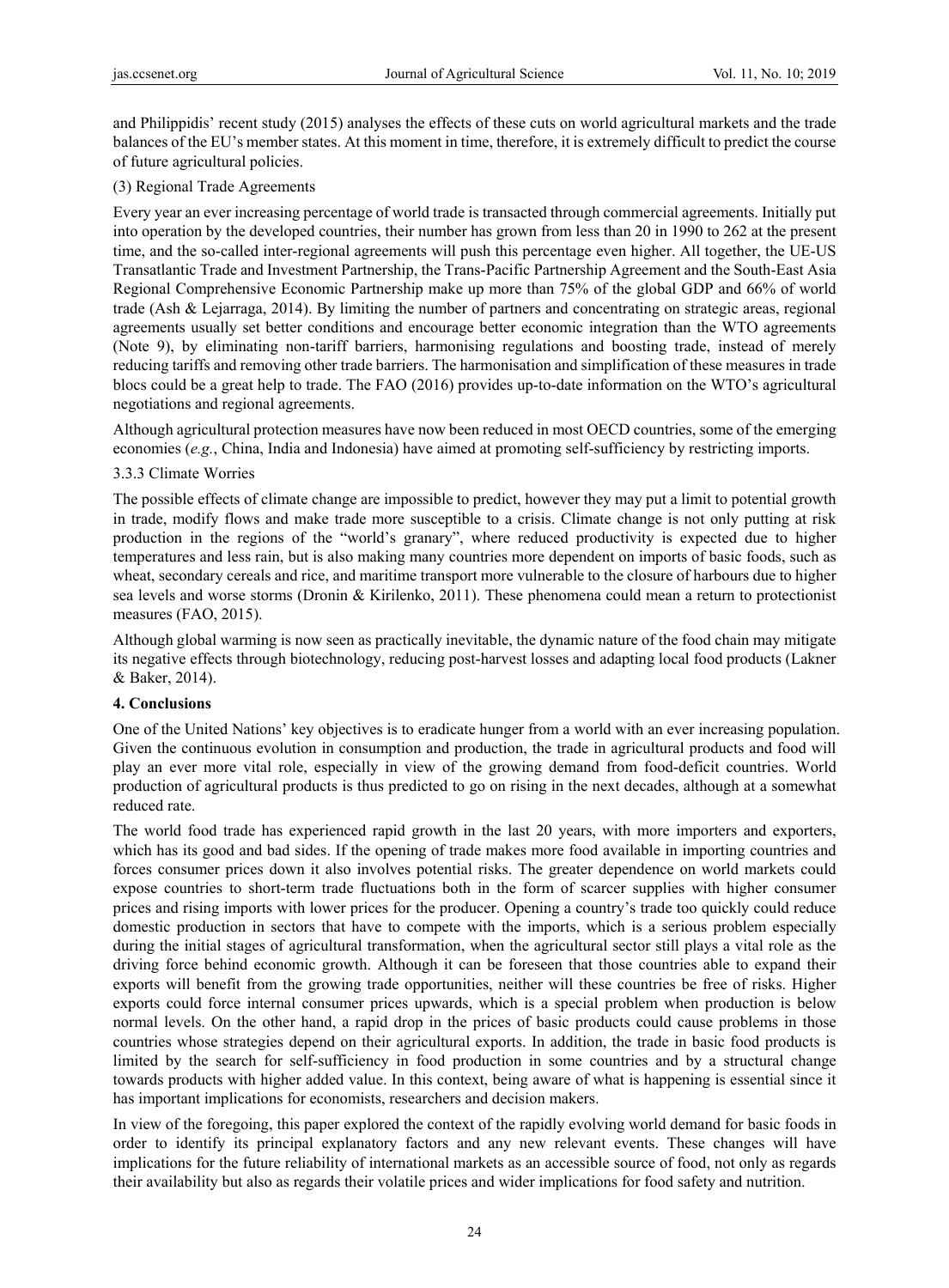From the information gathered from a number of organizations such as the FAO, World Bank, IMF and OECD this paper shows the importance of basic food imports in the world economy. The findings obtained from this analysis suggest the following conclusions:

1) The trade in food products has continued to rise in the 21st century driven by the high demand from the developing countries. Asia and Africa have confirmed their status as importers, while America and Oceania have strengthened their positions as exporters.

2) The period from 2000 to 2006, when historically low prices were registered, was followed by high and volatile prices from 2007 to 2013. In 2014 the markets began to stabilise again and lower prices are forecast in the mid term. Food prices have been affected by oil prices, food stocks, fluctuations in the value of the dollar and increased demand. The recent rise in the dollar have made US exports less competitive in world markets and reduced exports to countries with currencies tied to the dollar. However, this appreciation could benefit exports from countries whose currencies depreciate in relation to the dollar; for example, Brazil and Argentina could obtain larger quotas for their meat in world markets, while Australia and New Zealand will probably retain their large share of milk products.

3) The rising populations and higher incomes of the developing countries have increased the global demand for food. Africa and Asia together contribute 90% of the 82 million people added to the world's population every year, most of these from the former, which now has the largest proportion of young people in the world. The world's population is expected to go on growing, although at a slower rate, at least until 2050. The relative importance of both factors will then be reversed, and the growth of income, which reached a rate in excess of 4.5% in the 21st century will become the dominant force. Besides the rise in consumption *per capita*, they are the direct consequence of the higher populations and incomes and urban growth in these areas, added to the higher consumption of products with higher added value. Diets are more varied and of better quality, as reflected in the contents of the shopping basket, with traditional products like rice being replaced by higher meat consumption. This in turn impinges on the demand for animal feeds, especially for secondary cereals and protein flours. In both the developed and developing countries the consumption of sugar, oils and fats will rise faster than basic products and proteins, mostly due to a greater demand for processed foods.

4) The developed countries, which still make the world's most important economic decisions, have grown in recent years but at a slower rate than the developing countries. In the former, rising *per capita* income is not transformed into an increased demand for food. These countries are the pioneers of expanding towns and cities and their diets have long been rich in added value, so that no perceptible changes are expected in this area. The role of the developed economies in world demand appears to be that of increasing the demand for biofuels, freeing the agricultural sector and signing trade agreements.

5) The higher levels of biofuel production have created and promoted a new demand for the traditional food crops. The developed countries are pioneers in the production and use of biofuels, due to the high investment in R&D&I these products require. The price of oil acts as a wild card: continuing with low prices (around \$50 in 2017) would cushion the demand for biofuels, while a return to high prices would increase the pressure to expand the use of arable land for non-food crops and increase the competition for water.

6) The industrialised countries are negotiating new trade agreements to lower even further the barriers to trade on both sides of the Atlantic. In spite of the controversial negotiations now taking place, such as the Transatlantic Trade and Investment Partnership and the Comprehensive Economic and Trade Agreement, there is no doubt that when these come into force they will create larger free trade areas with important implications for the international food trade. The WTO continues unsuccessfully in its bid for multilateral free trade. As regards the agricultural sector, with the elimination of export subsidies by the Nairobi Package in December 2015, the WTO wants to guarantee improved market access to its member states, especially to the less well developed, and reduce and control internal aid.

7) Climate change is playing a crucial role in agriculture. Rising temperatures and changes in rainfall are affecting production and making producers consider alternative products. Scarcer water supplies are limiting the production of irrigated crops in key river basins and Africa is becoming even more arid than before. The reduced crops lower food stocks, influence prices and encourage speculation in the futures market. However, on a world scale, international trade could moderate the impact of climate change on food supplies and prices. In addition, both public and private R&D efforts, now reinforced by the contribution from China, India and Brazil, could reverse the reduction in global productivity and technological progress will be a determining factor in world food prices.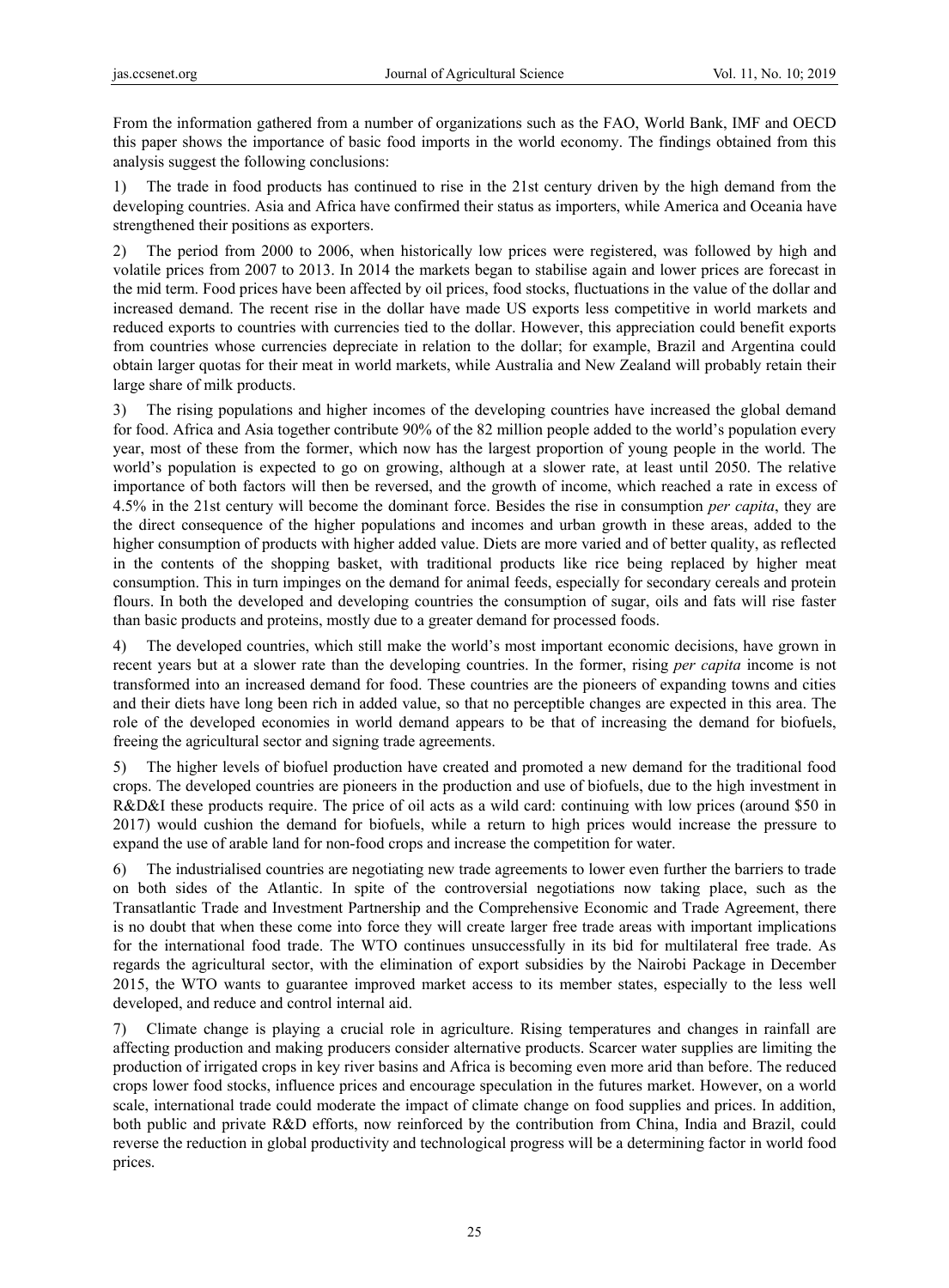There is no doubt that feeding the world's population while guaranteeing environmental sustainability is one of the great challenges we now face. Bearing in mind that as food imports rise and many countries are becoming worried about the reliability of world markets as food sources at reasonable prices, the contribution of the present work shows the need for a better understanding of the different demands that compete for the world's food resources. These demands are subject to a wide range of uncertainties, including variations in oil prices, productivity, economic growth, public policies and extreme weather phenomena, all of which make a greater interdisciplinary and analytic research effort indispensable.

## **References**

- Abbott, P., & de Battisti, A. B. (2011). Recent global food price stocks: Causes, consequences and lessons for African governments and donors. *Journal of African Economies, 20*, 112-162. https://doi.org/10.1093/ jae/ejr007
- Alexandratos, N. (2008). Food price surges: Possible causes, past experiences and relevance for exploring long-term prospects. *Population and Development Review, 34*(4), 663-697. https://doi.org/10.1111/ j.1728-4457.2008.00245.x
- Alexandratos, N., & Bruinsma, J. (2012). *World agriculture towards 2030/2050: the 2012 revision.* Documento de trabajo de la División de Economía del Desarrollo Agrícola n.º 12-03. FAO, Roma.
- Andrés, S., & Estruch, F. (2017). The Common Agricultural Policy and the increased competitiveness of Spanish regional agriculture. *Journal of Agricultural Science, 9*(6), 74-91. https://doi.org/10.5539/jas.v9n6p74
- Ash, K., & Lejarraga, I. (2014). Can we have regionalism and multilateralism? In R. Meléndez-Ortiz, C. Bellmann, & J. Hepburn (Eds.), *Tackling agriculture in the post-Bali context*. Centro Internacional de Comercio y Desarrollo Sostenible, Ginebra.
- Baier, S., Clements, M., Grifiths, C., & Ihrig, J. (2009). Biofuels impact on crop and food prices: using an interactive spreadsheet. International Finance Discussion Papers No. 967, Board of Governors of the Federal Reserve System, World Bank, Washington, DC. https://doi.org/10.2139/ssrn.1372839
- Boulanger, P., & Philippidis, G. (2015). The EU budget battle: assessing the trade and welfare impacts of CAP budgetary reform. *Food Policy, 51*, 119-130. https://doi.org/10.1016/j.foodpol.2015.01.004
- Brauman, K. A., Siebert, S., & Foley, J. A. (2013). Improvements in crop water productivity increase water sustainability and food security—A global analysis. *Environmental Research Letters, 8*(2). https://doi.org/ 10.1088/1748-9326/8/2/024030
- Davis, K. F., Rulli, M. C., & D'Odorico, P. (2015). The global land rush and climate change. *Earths Future, 3*(8), 298-311. https://doi.org/10.1002/2014EF000281
- Dawe, D. (2009). *The unimportance of "low" world grain stocks for recent world price increases* (ESA Working Paper No. 09-01 February). FAO, Rome.
- De Gorter, H., Drabik, D., & Just, D.R. (2013). Biofuel policies and food grain commodity prices 2006-2012: All boom and no bust? *AgBioForum, 16*(1), 1-13.
- Dronin, N., & Kirilenko, A. (2011). Climate change, food stress, and security in Russia. *Regional Environmental Change, 11*(Supl. 1), 167-178. https://doi.org/10.1007/s10113-010-0165-x
- FAO (2010). *Perspectivas Alimentarias*. FAO, New York.
- FAO (2011). *Perspectivas Alimentarias*. FAO, New York.
- FAO & OECD. (2011). *OCDE-FAO Perspectivas agrícolas 2011-2020*. Publicaciones de la OCDE, París.
- FAO & OECD. (2013). *OCDE-FAO Perspectivas agrícolas 2013-2022*. Publicaciones de la OCDE, París.
- FAO & OECD. (2015). *OCDE-FAO Perspectivas agrícolas 2015-2024*. Publicaciones de la OCDE, París.
- FAO & OECD. (2016). *OCDE-FAO Perspectivas agrícolas 2016-2025*. Publicaciones de la OCDE, París.
- FAO. (2015). El estado de los mercados de productos básicos agrícolas 2015-2016. *Comercio y seguridad alimentaria: Lograr un mayor equilibrio entre las prioridades nacionales y el bien colectivo*. FAO, Roma.
- FAO. (2016). *Información actualizada sobre las negociaciones agrícolas en la OMC y los acuerdos comerciales regionales*. Comité de Problemas de Productos Básicos, Documento CCP 16/INF/6, Roma.
- FAPRI. (2008). *U.S. and World Agricultural Outlook*. Food and Agricultural Policy Research Institute, Iowa.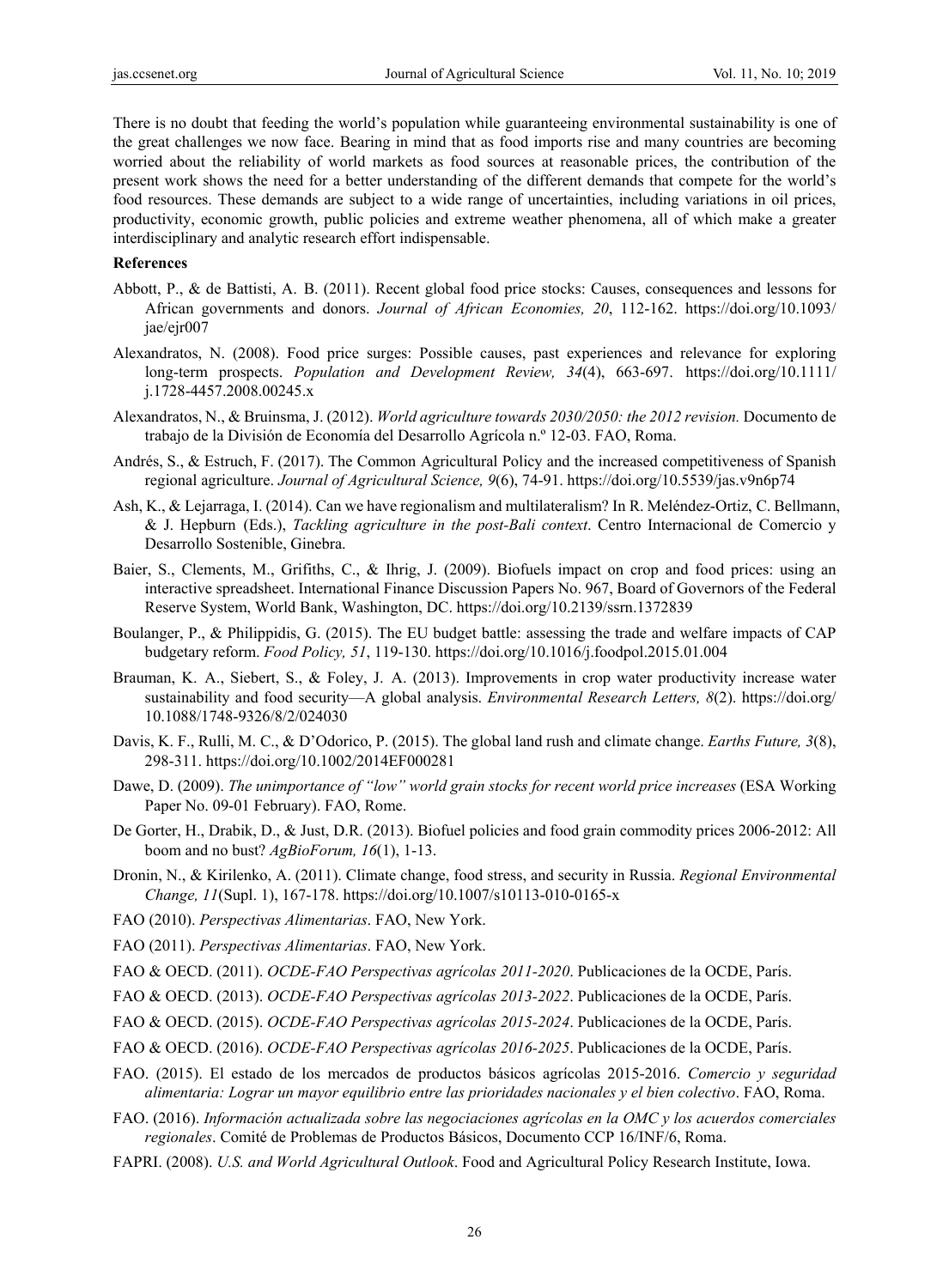- Furkase, E., & Martin, W. (2016). Who will feed China in the 21st century? Income growth and food demand and supply in China. *Journal of Agricultural Economics, 67*(1), 3-23. https://doi.org/10.1111/1477-9552.12117
- Gil, M. A., Mellado, J., & Lizaur, A. (2000). Biocombustibles. *Revista Agropecuaria*, 444-450.
- Headey, D., & Fan, S. (2010). Reflections on the global food crisis: How did it happen? How has it hurt? And how can we prevent the next one? *Research Monograph, 165*. IFPRI, Washington, DC.
- Hertel, T., Tyner, W., & Birur, D. (2010). Global impacts of multinational biofuels mandates. *Energy Journal, 31*(1), 75-100. https://doi.org/10.5547/ISSN0195-6574-EJ-Vol31-No1-4
- Hertel, T. (2015). The challenges of sustainably feeding a growing planet. *Food Security, 7*(2), 185-198. https://doi.org/10.1007/s12571-015-0440-2
- HLPE. (2013). *Los biocombustibles y la seguridad alimentaria*. Grupo de Alto Nivel de Expertos en Seguridad Alimentaria y Nutrición, FAO, Roma.
- Hochman, G., Rajagopal, D., & Zilberman, D. (2011). The effect of biofuels on the international oil market. *Applied Economic Perspectives and Policy, 33*, 402-427. https://doi.org/10.1093/aepp/ppr016
- IMF. (2013). *Perspectivas de la Economía Mundial: Transiciones y tensiones*. Fondo Monetario Intenacional, Washington.
- Kristoufek, L., Janda, K., & Zilberman, D. (2012). *Relationship between prices and food, fuel and biofuel*. Paper prepared for presentation at the 131st EAAE Seminar 'Innovation for Agricultural Competitiveness and Sustainability of Rural Areas', Prague, Czech Republic, September 18-19, 2012.
- Krugman, P. R., & Obstfeld, M. (2006). *Economía Internacional Teoría y Política* (7th ed). Pearson Educación, Madrid.
- Lacirignola, C., Adinolfi, F., & Capitanio, F. (2015). Food security in Mediterranean countries. *New Medit, 14*(4),  $2 - 10$ .
- Lakner, Z., & Baker, G. A. (2014). Struggling with uncertainty: The state of global agri-food sector in 2030. *International Food and Agribusiness Management Review, 17*(4), 141-176.
- Larson, B. A., & Scatasta, S. (2005). Modeling the impacts of environmental policies on agricultural imports. *Journal of Policy Modelling, 27*(5), 565-574. https://doi.org/10.1016/j.jpolmod.2005.01.007
- Long, S. P., Marshall-Colon, A., & Zhu, X. G. (2015). Meeting the global food demand of the future by engineering crop photosynthesis and yield potential. *Cell, 161*(1), 56-66. https://doi.org/0.1016/ j.cell.2015.03.019
- McMichael, P., & Schneider, M. (2011). Food security politics and the millennium developments goals. *Third World Quarterly, 32*(1), 119-139. https://doi.org/10.1080/01436597.2011.543818
- Mallory, M. L., Irwin, S. H., & Hayes, D. J. (2012). How market efficiency and the theory of storage link corn and ethanol markets. *Energy Economics, 34*(6), 2157-2166. https://doi.org/10.1016/j.eneco.2012.03.011
- Martin, M. A. (2001). The future of the world food system. *Outlook on Agriculture, 30*(1), 11-19. https://doi.org/ 10.5367/000000001101293409
- Oluwatpyin, A. M., & Balcilar, M. (2012). Does the recent spike in food prices have any economic benefit? International Conference on Applied Economics. *Colección: Procedia Economics and Finance, 1*, 304-310. https://doi.org/10.1016/S2212-5671(12)00035-4
- Pimentel, D., Marklein, A., Toth, M. A., Karpoff, M. N., Paul, G. S., … Krueger, T. (2009). Food versus biofuels: Environmental and economic costs. *Human Ecology, 37*(1), 1-12. https://doi.org/10.1007/s10745-009- 9215-8
- Pingali, P. (2007). Westernization of Asian diets and the transformation of food systems: Implications for research and policy. *Food Policy, 32*(3), 281-298. https://doi.org10.1016/j.foodpol.2006.08.001
- Severova, L., & Svoboda, R. (2011). *World food problema and its economic context* (pp. 139-147). 20th International Scientific Conference on Agrarian Perspectives.
- Timilsina, G., Beghin, J., van der Mennsbrugghe, & Mevel, S. (2012). The impacts of biofuels on land-use change and food supply: A global CGE assessment. *Agricultural Economic*s*, 43*. https://doi.org/10.1111/ j.1574-0862.2012.00585.x